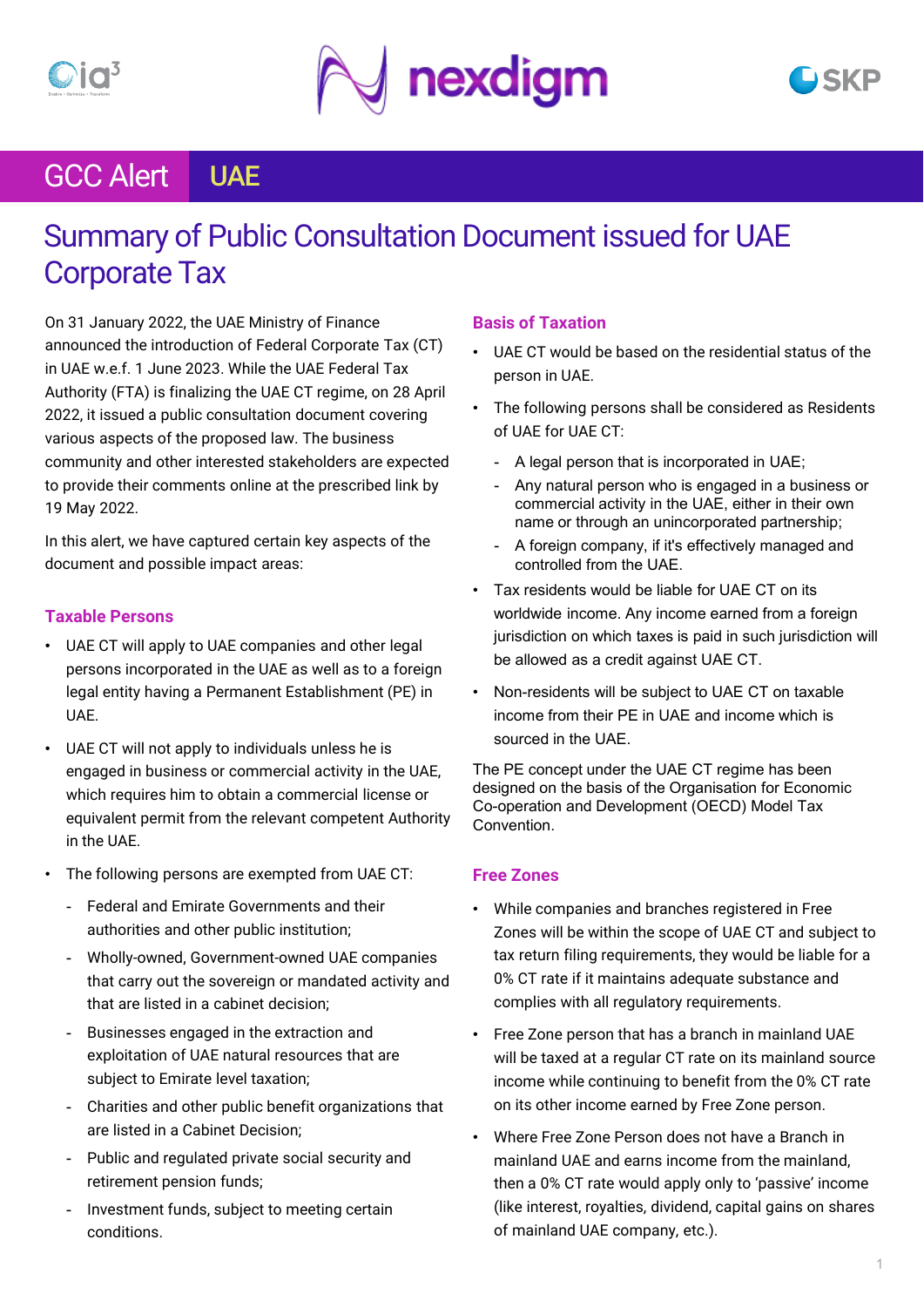

- 0% CT will also apply to the transaction between Free Zone Person and their group company in mainland UAE. However, payments made to Free Zone Person by a mainland group company shall not be tax-deductible.
- A Free Zone Person earning any income other than the above-mentioned incomes from the mainland would lose the benefit and would be liable to be taxed at CT rates on the entire income.
- Free Zone person would have an irrevocable right to opt for a regular CT regime.

## **Calculation of taxable income**

- Accounting net profit (or loss) as stated in financial statements would be considered as a starting point for determining taxable income.
- Commonly, the International Financial Reporting Standard (IFRS) is used in UAE for preparing financial statements. However, consideration is given to allowing alternate financial reporting standards for drawing the financial statement.
- Capital unrealized gains and losses will not be required to be included while computing taxable income, but Revenue item unrealized gains and losses will have to be considered while computing taxable income.
- The following income shall be exempt from taxation:
	- Capital gain and dividend income received by UAE company from a foreign company, subject to certain conditions like UAE shareholder company must own at least 5% of the shares, and the foreign company is subject to CT (or an equivalent tax) at a rate of at least 9% in home country – Participation Exemption;
	- All domestic dividend income earned by UAE company (including dividend paid by Free Zone person);
	- UAE Company will have two options for taxing the income of foreign branches (i) claim a foreign tax credit for taxes paid in the foreign branch country, or (ii) elect to claim an exemption for their foreign branch profits. Income from Foreign Branches. An exemption for foreign branch profits shall not be available where the foreign branch is not subject to a sufficient level of tax in the foreign jurisdiction in which it is located;
- Income earned by a Non-resident from operating or leasing aircrafts or ships (and associated equipment) used in international transportation, provided similar treatment is provided to a UAE business in the relevant foreign jurisdiction
- Income earned by a Non-resident from operating or leasing aircrafts or ships (and associated equipment) used in international transportation, provided similar treatment is provided to a UAE business in relevant foreign jurisdiction.
- $\cdot$  Interest caping rule It is proposed to cap the amount of interest expense to group companies to 30% of earnings before interest, tax, depreciation and amortization (EBITDA). Irrespective of the 30% cap, some fixed amount would be allowed as a deduction. Specific exemption from these provisions to banks, insurance, and certain regulated financial services entities and businesses carried out by natural persons.
- Different interest capping thresholds may be allowed for the consolidated groups. In addition to meeting arm's length test, interest payment between group companies would also be required to provide commercial justification for availing the loan.
- Only 50% of the expenditure incurred to entertain customers, shareholders, suppliers, and other business partners shall be tax-deductible, as such expenses often include non-business and personal elements.
- No deduction will be allowed for certain specific expenses such as administrative, penalties, recoverable VAT, or donations paid to an organization that is not an approved charity or public benefit organization.
- Losses incurred would be allowed to be carried forward for an indefinite period and set off against future profits upto 75% of taxable income. If shareholding of 50% or more continues, then only tax losses are allowed to be carried forward indefinitely.

### **Groups**

• A UAE resident group of companies can elect to form a tax group and to be treated as a single taxable person if the parents hold directly or indirectly at least 95% of the share capital and voting rights of its subsidiary. **To form a tax group, neither the parent company nor any of the subsidiaries can be an exempt person or a Free zone person that claims exemption.**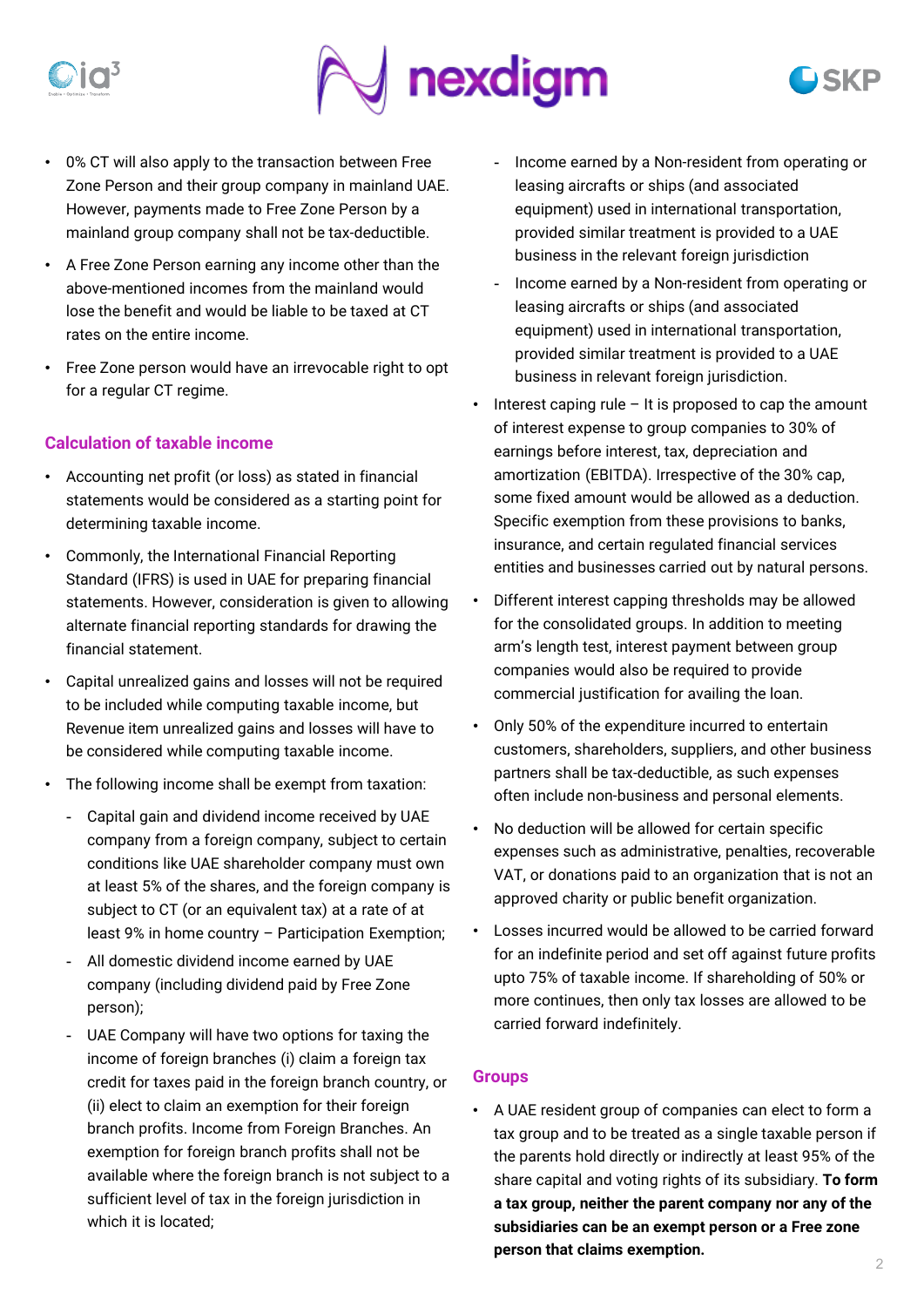

- Losses would be allowed to be transferred and set off from one group company to another group company if 75% of the shares of both companies are commonly owned. Furthermore, no losses can be transferred from a company exempt from UAE CT or that benefits from a 0% Free Zone CT regime. Also, the total tax offset will not be able to exceed 75% of the taxable income of the company receiving the transferred losses in the relevant period.
- Group re-organization shall not be taxable under the UAE CT regime, subject to certain conditions.

## **Transfer Pricing**

- Transfer Pricing Regulations shall be applicable for transactions between domestic as well as foreignrelated parties and needs to be at arm's length price.
- Transfer Pricing regulations shall be in line with OECD Transfer Pricing Guidelines.
- Transfer Pricing Documentation Requirement shall include:
	- Disclosure containing information regarding transactions with related parties and connected persons;
	- Need to maintain Master and Local Files (with format and content as prescribed under OECD Base Erosion and Profit Shifting (BEPS) Action Plan 13), where arm's length value of transactions with the related party would exceed a certain threshold.

## **International Tax Development – UAE's approach for a response to international tax developments**

- The introduction of CT regime in UAE will provide a basis for the UAE to execute its support of Global minimum effective tax rate as proposed under Pillar Two of BEPS 2.0. Though, UAE is currently working with other members of the Inclusive Framework to implement the Pillar two proposals.
- In line with the BEPS project, the UAE had introduced Country by Country Reporting (CbCR) requirements effective from the financial year starting on or after 1 January 2019. The introduction of the UAE CT regime will not impact the existing CbC reporting requirements and relevant regulations.

### **Administration**

- A business subject to CT will need to register with the FTA and obtain a tax registration Number within a prescribed period. FTA will have the power to automatically register a business for CT if the person does not voluntarily do so.
- Where business is ceased to be subject to the CT (due to cessation or liquidation), it will need to apply for deregistration for FTA for CT purposes within three months from the date of cessation. Again, The FTA will have the power to deregister any person based on available information.
- The businesses will be liable to file the annual tax return within nine months from the end of the relevant tax period. It would be important to note that each taxable person can choose their tax period based on their annual period of financial reporting.
- UAE CT regime will be based on self-assessment principles. However, the FTA may review a CT return and issue an assessment within the timeframe prescribed in tax procedures law. A taxpayer may challenge an amended assessment issued by FTA by processes and procedures prescribed in the law.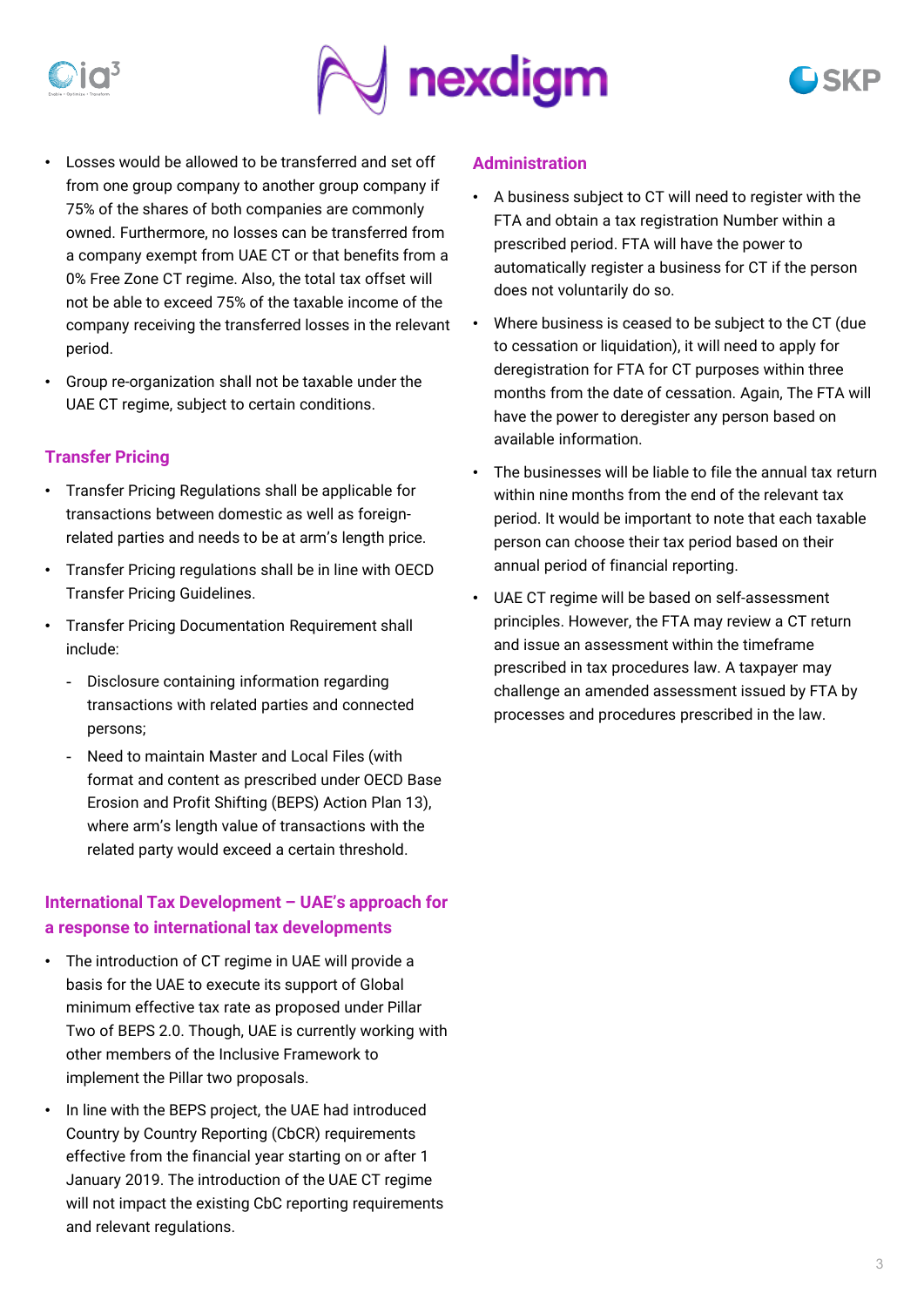

## **Impact Areas –** Our Comments

- At an overall level, the UAE authority is inclined to keep the UAE CT laws and regulations simple with minimum procedure and compliances with the taxpayers. However, on an overall basis, Free Zone Companies would have to re-look at the substance and licensing requirements for claiming the benefits, evaluate transactions with the mainland and its implications, etc. Furthermore, the businesses would also be required to look at their capital structure, considering transfer pricing provisions and interest limitation provisions.
- Keeping a financial profit and tax profit alignment is a good proposal. However, allowing reporting of financial statements as per any accounting standards may have disparity between the taxpayers carrying similar businesses.
- As per the proposed UAE CT regime, Investment fund managers located in UAE shall not be considered as PE for the foreign investor or the foreign investment fund. Also, the UAE CT is not applicable to a natural person. Accordingly, global investment funds may look at keeping their managers located in the UAE for wealth management of funds.
- Many aspects may require clarity, mainly on the computation of tax on foreign source income for credit, whether ESR compliance would be sufficient for substance, adjustment to income, etc.

We are sure that various stakeholders and interested parties will make various suggestions, and the law will evolve.